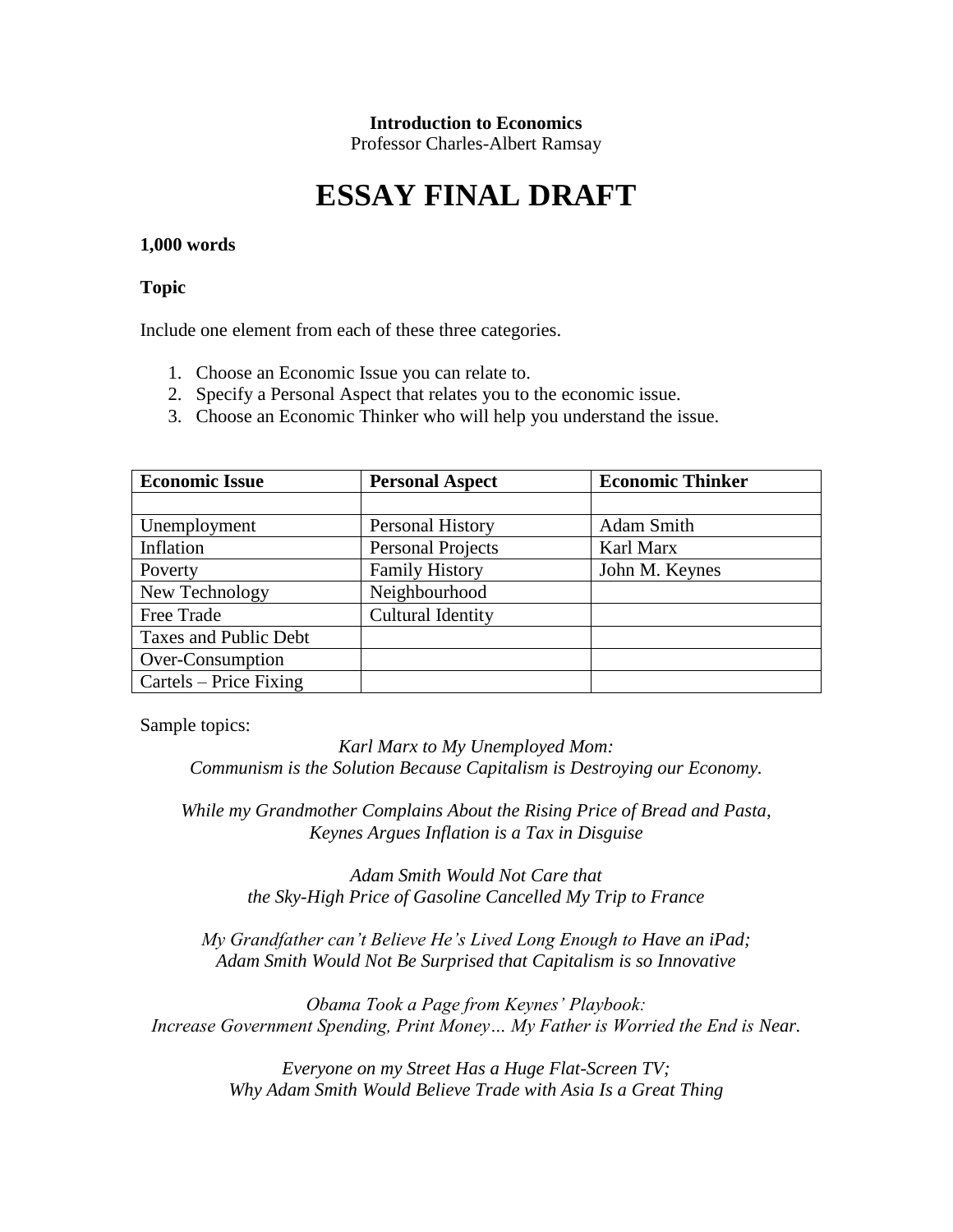#### **Sources**

You must quote and reference at least 4 sources.

- 1- An interview with a member of your family or community
- 2- An original book by Smith, Marx or Keynes.
- 3- An article from *The Economist* magazine (min. 2 pages).
- 4- An article from the French-language magazine *Les Affaires*.

#### **What to look for**

#### **Adam Smith**

The Theory of Moral Sentiments (1759) An Inquiry into the Nature and Causes of the Wealth of Nations (1776)

# **Karl Marx**

Manifesto of the Communist Party (1848) On the Question of Free Trade, Speech to the Democratic Association of Brussels (1848) Capital, Volume I (Das Kapital) (1867)

#### **John M. Keynes**

The Problem of Unemployment (1931) General Theory of Employment, Interest and Money (1936)

**These books may be available in libraries (such as Dawson's), but also on the web in free to use html or pdf versions.**

# **ALSO**

**The Economist [www.economist.com](http://www.economist.com/)** **Les Affaires [www.lesaffaires.com](http://www.lesaffaires.com/)**

**These publications don't publish everything on the web. Some content is restricted to subscribers. You may prefer to read a paper copy of the magazine, which is available at the Dawson Library, through the Dawson Library website (DATABASES > PROQUEST) and newsstands.**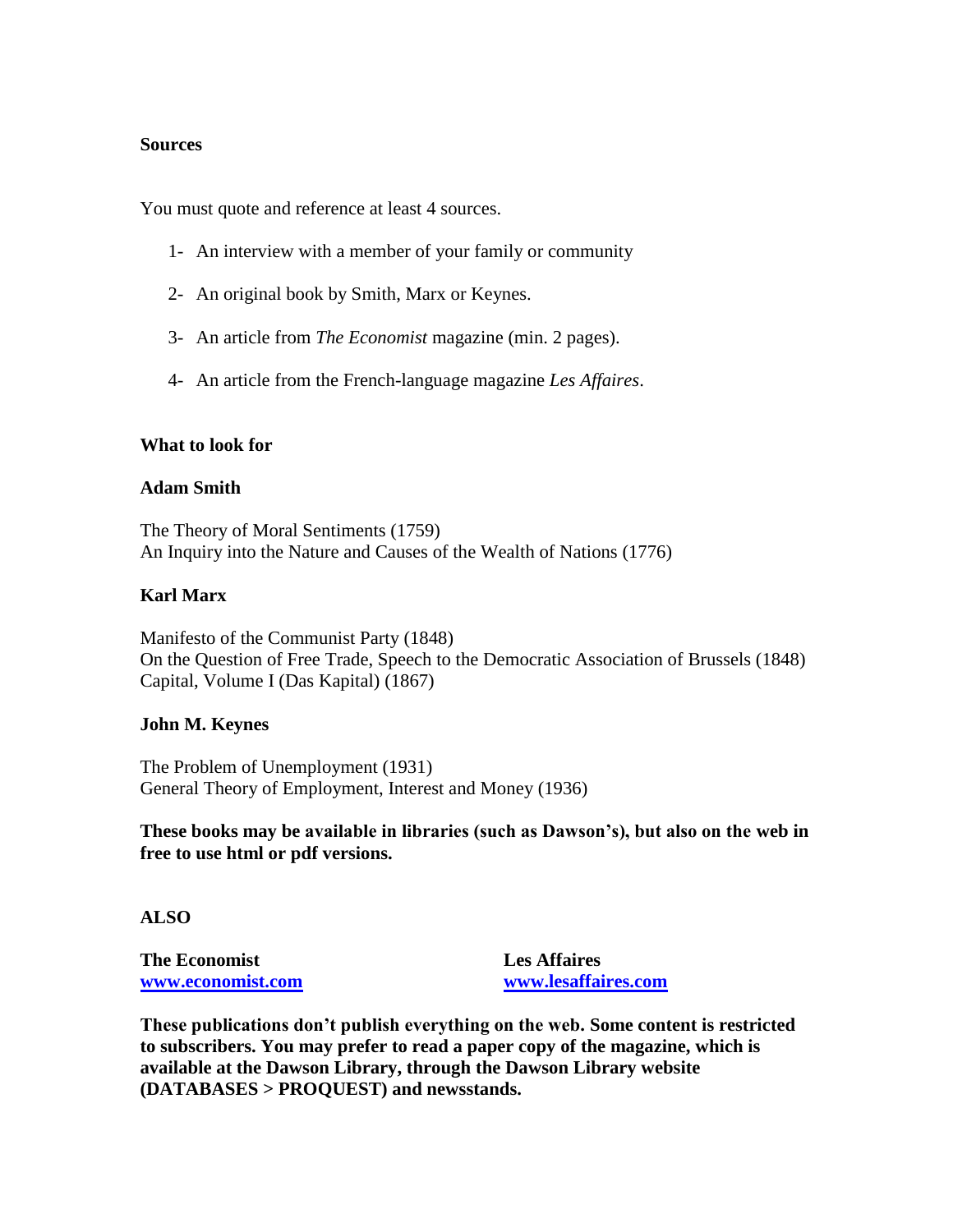**Marks** Essay is worth 15 % of final grade (Marked on 45 pts)

One-third of marks go to **First Draft** (15 pts)

Two-thirds of marks go to **Final Draft** (30 pts)

- 6 pts for Structure
- 4 pts for Language (excluding spelling)
- 6 pts for Community Interview
- 6 pts for Summary of Great Economist
- 4 pts for Summary of The Economist
- 4 pts for Summary of Les Affaires

Negative Marks for:

- No French Citation (10 pts)
- Format Mistakes (2 pts each)

# **Tricks to get full marks**

- Don't write or quote something you don't understand.
- KISS: *Keep It Simple, Stupid*
- Give definitions of complex ideas and words as you go along.
- Use short sentences.
- Read your essay OUT LOUD before you submit it. You will notice typos and errors quickly.
- Have a friend or parent read your essay. If they don't understand something, explain it better.

# **Specifications**

12 pt Times New Roman

Typed, Printed, Double Spaced,

Annex: photocopy the two magazine articles and **staple** them to your essay.